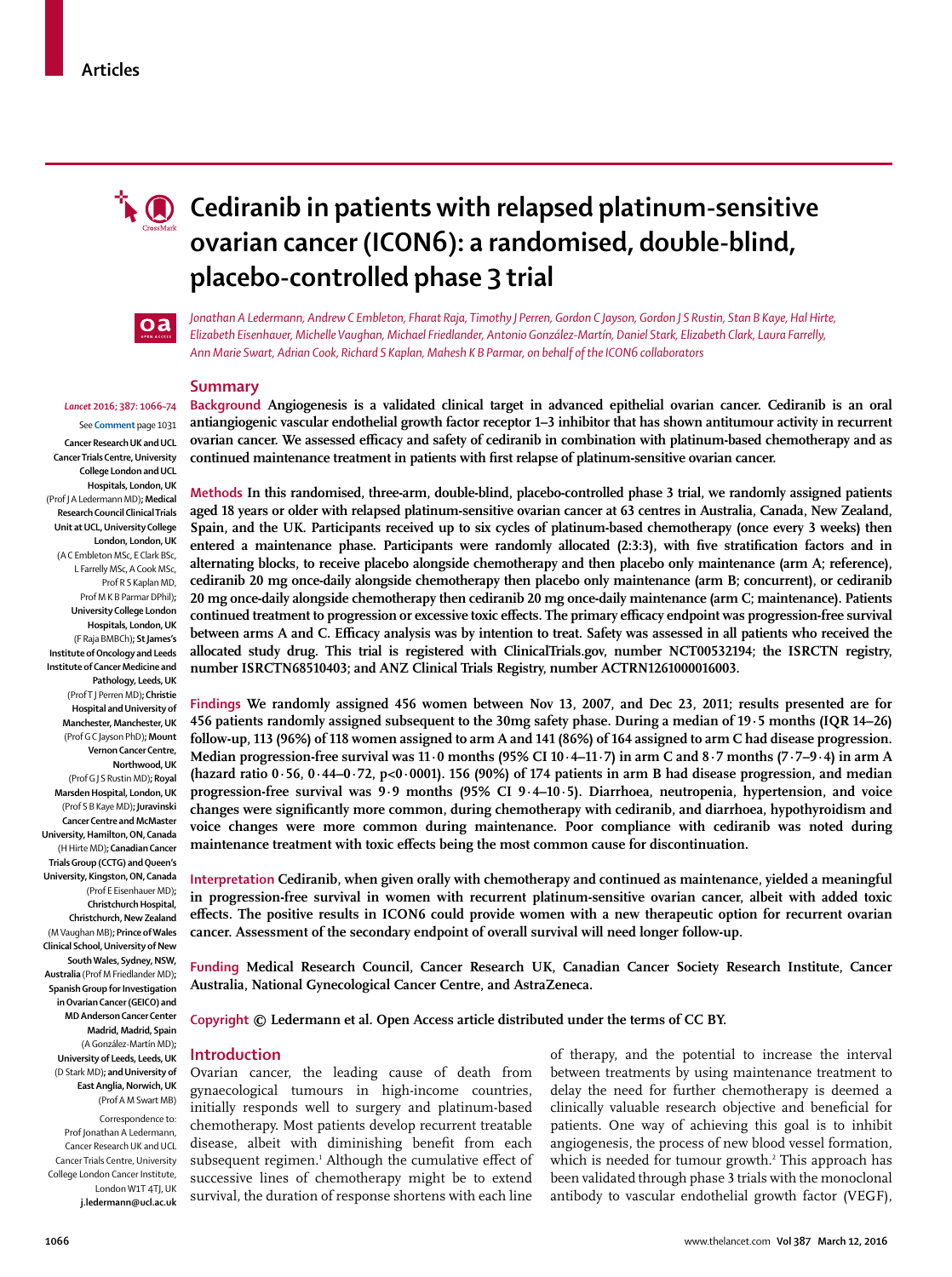# **Research in context**

# **Evidence before this study**

In 2003, we published the results of the International Collaborative for Ovarian Neoplasia (ICON) 4 trial in *The Lancet*, showing the value of platinum-combination treatment for women relapsing more than 6 months after completing firstline treatment for ovarian cancer. This set a new standard of care with an improvement in overall survival, but the benefit was slight. In around 2006, unpublished data began to emerge showing that inhibitors of angiogenesis, blocking either the vascular endothelial growth factor (VEGF) ligand or its receptor could lead to shrinkage of ovarian tumours and delayed disease progression. We designed a three-arm, placebo-controlled, randomised trial (ICON6) in collaboration with the Gynaecological Cancer InterGroup adding the VEGF receptor tyrosine kinase inhibitor cediranib to chemotherapy and then continued as maintenance treatment. No previous trials of maintenance treatment with a molecularly targeted treatment in ovarian cancer had been done, although during this time, trials with the monoclonal antibody bevacizumab were in development for first-line treatment and for women with first relapse. ICON6 was an academic-led trial and complemented AstraZeneca-sponsored or supported studies with cediranib (as cediranib was only available through the company) in lung and colon cancer and in glioblastoma.

## **Added value of this study**

In ICON6 we have shown that the addition of cediranib to platinum-based chemotherapy prolongs the progression-free survival of women with ovarian cancer. The three-arm trial shows an effect of maintenance cediranib over and above the effect of adding it to chemotherapy. The magnitude of benefit was similar to a trial with bevacizumab in a similar group of patients. Survival data are immature, but ICON6 is the first trial to show the benefit of a VEGF receptor tyrosine kinase inhibitor in recurrent ovarian cancer. Toxic effects, particularly diarrhoea, fatigue, and hypertension, are problematic in some patients, and a proportion of the patients stopped the trial early because of side-effects. However, the results of cediranib and bevacizumab trials show that antiangiogenic treatment is a new treatment option for women with relapsed ovarian cancer, and cediranib is the first oral drug to be beneficial in this setting.

## **Implications of all the available evidence**

Development of treatments to prolong disease control of ovarian cancer is a key therapeutic aim. Trials of cediranib in other tumour types showed no evidence of a benefit, but the positive results in ICON6 have led the manufacturer to re-start development of cediranib in ovarian cancer. Another trial in the USA has shown that the addition of cediranib to the PARP inhibitor olaparib improves progression-free survival in a similar group of patients, further extending the potential of cediranib in this disease. The results of ICON6 have been shared with AstraZeneca who have now applied to the European Medicines Agency for market authorisation. A successful application will provide women with a new therapeutic option for recurrent ovarian cancer.

bevacizumab, which increases the response rate to chemotherapy<sup>3-5</sup> and extends progression-free survival.<sup>3-6</sup>

Cediranib is an oral VEGF receptor (VEGFR 1–3) and c-Kit7 inhibitor that has shown antitumour activity in recurrent ovarian, colorectal, advanced biliary tract, renal, and lung cancers, and glioblastoma and alveolar soft-part sarcoma.<sup>8-14</sup> On the basis of the phase 2 activity in ovarian cancer,<sup>8</sup> we investigated the efficacy and safety obtained by giving cediranib with chemotherapy and as maintenance treatment in patients with platinumsensitive<sup>15</sup> ovarian cancer who had radiological evidence of recurrence more than 6 months after completion of first-line chemotherapy. The International Collaboration for Ovarian Neoplasia 6 (ICON6) trial was an investigatorinitiated, academically led trial developed through the Gynecologic Cancer InterGroup, and led by the Medical Research Council Clinical Trials Unit at University College London in the UK.

# **Methods**

# **Study design and participants**

We did an international, three-arm, randomised, doubleblind, placebo-controlled, phase 3 trial of cediranib in patients with relapsed platinum-sensitive ovarian cancer in 63 centres in Australia, Canada, New Zealand, Spain, and the UK. Participants were at least 18 years old and had CT or MRI evidence of recurrent ovarian, fallopian tube, or primary peritoneal cancer requiring further platinum-based chemotherapy at least 6 months after completing first-line chemotherapy. Patients had Eastern Cooperative Oncology Group (ECOG) performance status of 0 or 1 but were ineligible if they had poorly controlled hypertension, arterial thrombotic events within 12 months, substantial haemorrhage, or major surgery in the preceding 2 weeks before the start of treatment. Following ethical approval all patients provided written informed consent. The study protocol is available online.

For more on the **study protocol**  see http://www.icon6.org/ protocol/

# **Randomisation and masking**

Patients were randomly assigned (2:3:3) to three parallel treatment arms: in arm A (reference) patients received platinum-based chemotherapy plus once-daily oral placebo tablets during the chemotherapy phase, then received placebo alone during the maintenance phase; in arm B (concurrent), patients received platinum-based chemotherapy plus once-daily oral cediranib, then switched to placebo during the maintenance phase; in arm C (concurrent plus maintenance), patients received once-daily oral cediranib during both phases.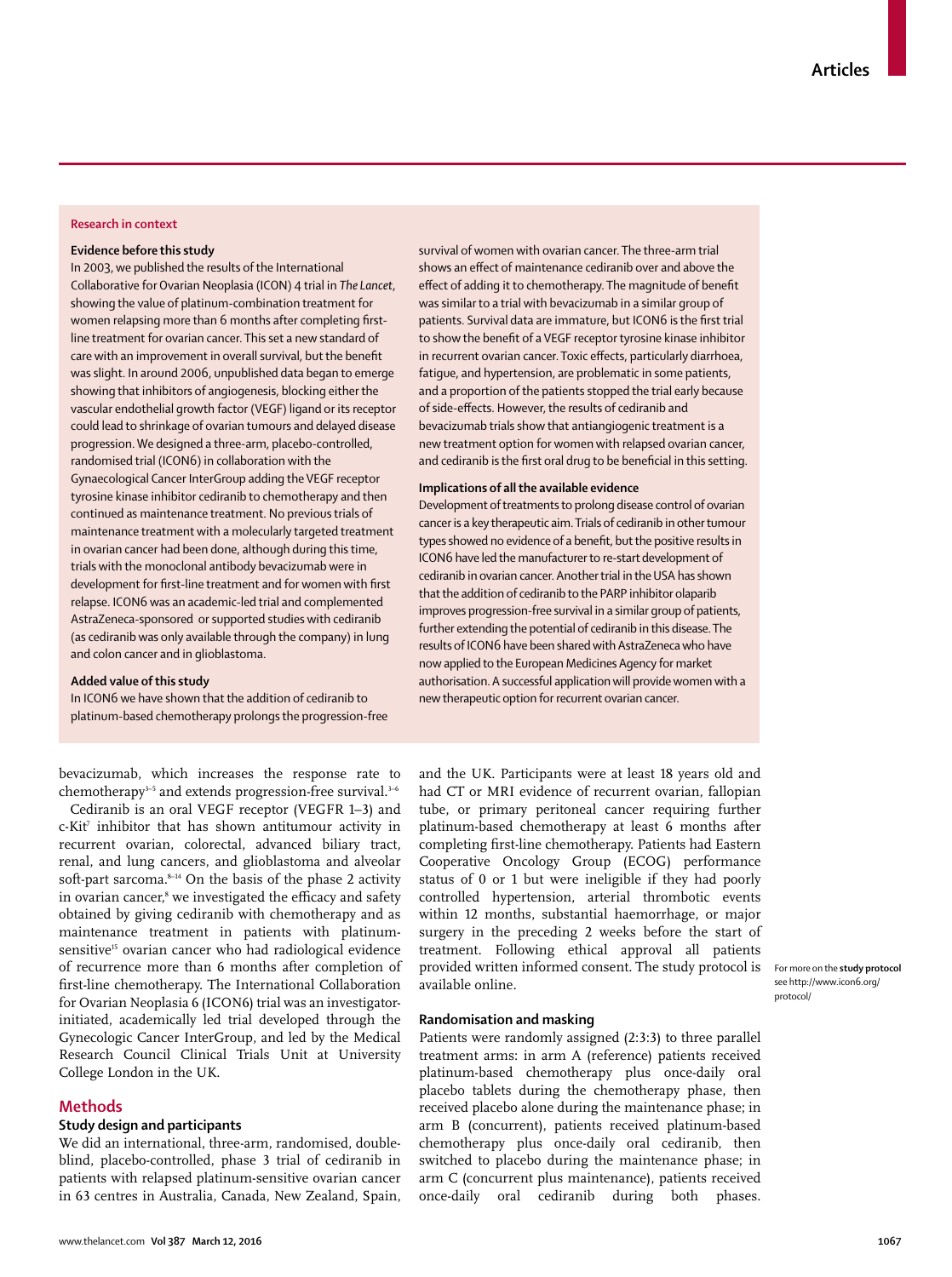

#### **Figure 1: Trial profile**

See **Online** for appendix

SAE=serious adverse events. ITT=intention to treat. ECOG=Eastern Cooperative Oncology Group.

Randomisation was done centrally by a third party via an interactive voice and web response system. Permuted blocks were used (alternating between eight and 16) stratified by Gynecologic Cancer InterGroup, first-line chemotherapy (paclitaxel or other), relapse-free interval (6–12 months *vs* >12 months), planned chemotherapy regimen, and previous bevacizumab treatment. Both patients and the treating clinician were masked to the assigned treatment. Before the start of the trial, the Clinical Trials Unit tested samples of cediranib and matched placebo for effectiveness of match with a panel of five testers. Samples were examined for colour, shape/ consistency, smell, and taste. No significant differences were detected in any of the four features or overall between the cediranib and matched placebo

# **Procedures**

Six cycles of chemotherapy (once every 3 weeks) were planned, but patients unable to complete six cycles and who were responding to treatment could begin maintenance treatment after at least four cycles were completed. Maintenance treatment for 18 months from initiation of all treatment for relapse was originally planned; however, a protocol modification in February, 2010, allowed patients to continue masked treatment beyond 18 months to progression if they were thought to be still deriving clinical benefit by the treating clinician. Recommended chemotherapy was carboplatin with either paclitaxel or gemcitabine. Carboplatin monotherapy was permitted, as was cisplatin, if carboplatin could not be given.<sup>16,17</sup> Protocol-defined dose reductions of chemotherapy were done if necessary.

The trial drug, cediranib or placebo, was started with chemotherapy and continued to progression or excessive toxic effects. An initial safety phase used a single daily dose of 30 mg. After review of the first 30 patients in November, 2008,<sup>18</sup> the Independent Data Monitoring Committee recommended reduction of the dose of cediranib to 20 mg, in line with ongoing combination phase 3 trials in lung cancer, colorectal cancer, and glioblastoma,<sup>9,19,20</sup> and continuation of the trial. Clinicians were provided with clinical management guidelines to help early management of the main toxic effects of cediranib, which are hypertension, diarrhoea, proteinuria, and fatigue. Interruption of trial drug for up to 2 weeks as a result of toxic effects was permitted to allow recovery to grade 1 or less. A dose reduction to 15 mg was permitted, and needed for toxic effects of grade 3 or more. Cediranib or placebo was discontinued permanently if gastrointestinal perforation, arterial thromboembolic events, grade 4 haemorrhage, hypertensive crisis, or reversible posterior leukoencephalopathy syndrome occurred.

Baseline measurable disease was not needed. Tumour assessments were done by CT or MRI before treatment, at chemotherapy completion (week 18), and thereafter at weeks 52, 78, and when clinically needed. Patients were reviewed before each chemotherapy cycle and every 6 weeks during maintenance treatment. Increasing CA-125 concentrations alone did not define progression, but could trigger unscheduled CT or MRI assessment to detect progression at any time (for full definition of investigator-declared progression see appendix). Patients were not unmasked on progression.

## **Outcomes**

ICON6 was originally planned with three stages: safety, efficacy with a progression-free survival outcome using RECIST criteria,<sup>21</sup> and a third expanded phase with overall survival as the primary outcome. We had to redesign the trial towards the end of the second phase because continuation to the third phase was not possible when AstraZeneca discontinued cediranib development in October, 2011, after disappointing outcomes in pivotal trials of other cancer types.9,12 The prospective analysis plan was modified (with no outcome analysis done) to account for shortage in future drug supply. The primary outcome changed to a progression-free survival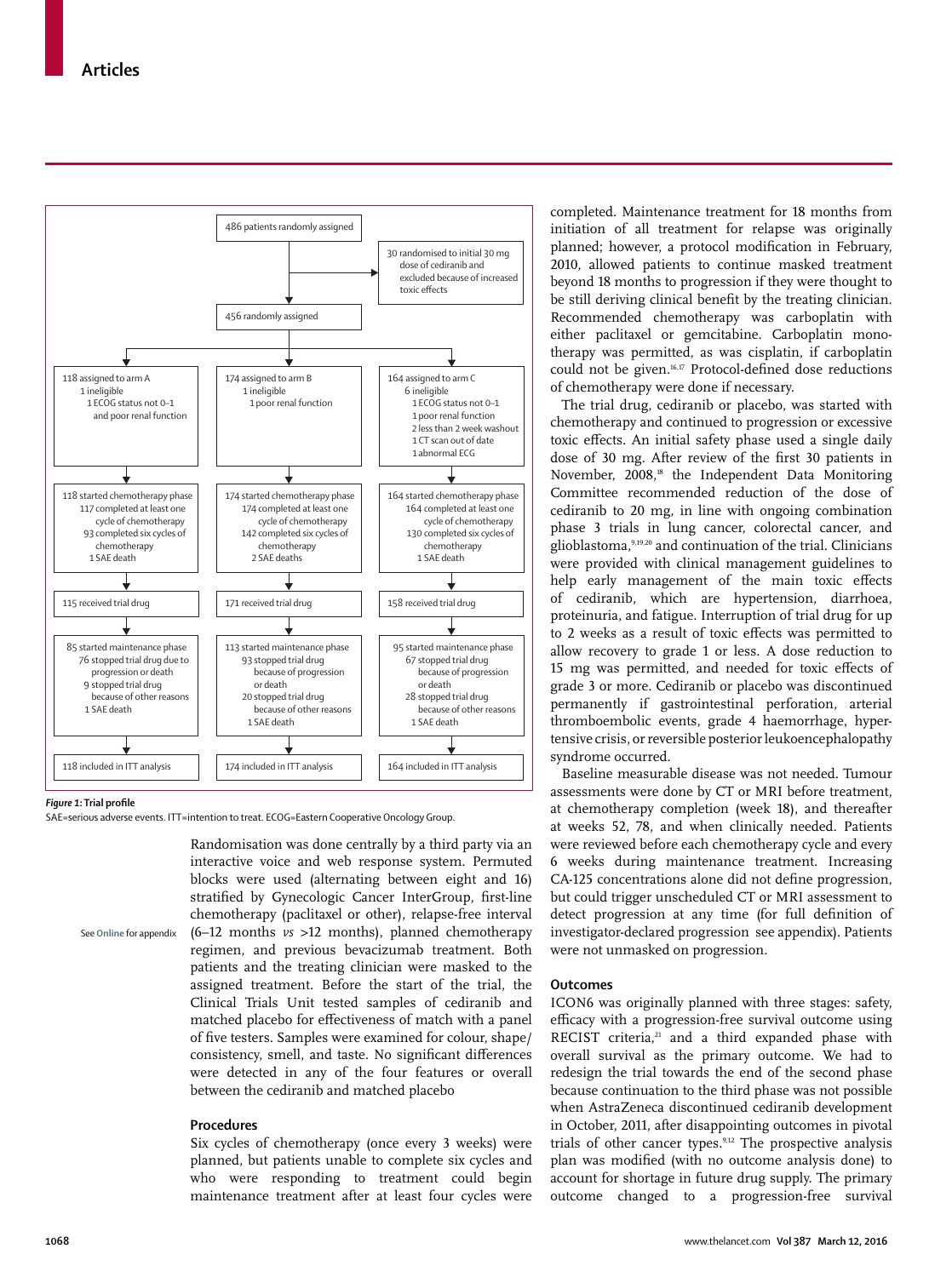comparison between arms A and C, which was deemed most clinically relevant in view of emerging data for maintenance bevacizumab. Progression-free survival was defined as time from randomisation to disease progression or death from any cause (appendix).<sup>3,4,6</sup> Overall survival and comparison of progression-free survival in all three arms became secondary endpoints, along with assessment of toxicity and quality of life. The timeline for key milestones in the trial procedure, including the redesign, are outlined in the appendix. Toxicity was assessed locally by investigators and all adverse events were reported.

# **Statistical analysis**

After protocol amendment to the primary endpoint, the revised sample size needed 440 patients randomly assigned to receive cediranib 20 mg, excluding those who received 30 mg (see appendix for analysis of these patients). 176 events in arms A and C would provide at least 80% power to detect a progression-free survival hazard ratio (HR) of 0·65 with a 5% two-sided significance level. In October, 2012, the target number of events was imminent, but the statistical analysis plan was revised (with no outcome analysis having been done) because a substantial proportion of patients in arms B and C who were receiving treatment had not yet reached 18 months of treatment. As the primary analysis was between no cediranib (arm A) and a planned 18 months of cediranib (arm C), we deemed it wise to delay the analysis by a few months until an estimated 5% or less of patients were on cediranib or placebo.

Analyses were done on an intention-to-treat basis. Patients were censored at date of last follow-up if they had not progressed or died by the time of analysis. For the overall survival analysis, which included death from any cause, the date of censoring was brought forward to the data cutoff date for any patients who were confirmed to have been alive at a later date (appendix). Preliminary results were presented in 2013;<sup>22</sup> the results presented here follow subsequent extensive data cleaning, although differences are slight and detailed in the appendix. Other sensitivity analyses are also described (appendix).

The log-rank test was used as the primary test of an overall difference between Kaplan-Meier curves for both progression-free survival and overall survival. A prespecified plan to address the proportionality of hazards was made because of the difficulty of interpreting the HR in the presence of time-dependent treatment effects. The presence of non-proportional hazards was assessed with the Grambsch-Therneau test.<sup>23</sup> With evidence of non-proportionality at the 5% level, survival data would be modelled by a flexible parametric model (3 degrees of freedom for the baseline hazard function, 1 degree of freedom for the timedependent treatment effect) and differences in restricted mean survival time would be estimated.24 Without

|                                                                                 | Arm A<br>(reference group;<br>n=118) | Arm B<br>(concurrent<br>group; n=174) | Arm C<br>(maintenance<br>group; n=164) | Overall<br>$(n=456)$             |  |  |
|---------------------------------------------------------------------------------|--------------------------------------|---------------------------------------|----------------------------------------|----------------------------------|--|--|
| Age (years)                                                                     | 62<br>$(53-67; 37-77)$               | 62<br>$(54-69; 30-85)$                | 62<br>$(54-68; 32-86)$                 | 62<br>$(54 - 68; 30 - 86)$       |  |  |
| <b>ECOG</b> status                                                              |                                      |                                       |                                        |                                  |  |  |
| 0                                                                               | 69 (58%)                             | 109 (63%)                             | 95 (58%)                               | 273 (60%)                        |  |  |
| 1                                                                               | 47 (40%)                             | 64 (37%)                              | 67 (41%)                               | 178 (39%)                        |  |  |
| $\overline{2}$                                                                  | 1(1%)                                | 0                                     | 0                                      | $1(-1%)$                         |  |  |
| 3                                                                               | $\mathbf 0$                          | 0                                     | 1(1%)                                  | $1(-1%)$                         |  |  |
| Not available                                                                   | $\mathbf{1}$                         | $\mathbf{1}$                          | 1                                      | 3                                |  |  |
| Primary tumour type                                                             |                                      |                                       |                                        |                                  |  |  |
| Ovary                                                                           | 98 (83%)                             | 139 (80%)                             | 131 (80%)                              | 368 (81%)                        |  |  |
| Fallopian                                                                       | 1(1%)                                | 6(3%)                                 | 6(4%)                                  | 13 (3%)                          |  |  |
| Peritoneal                                                                      | 19 (16%)                             | 29 (17%)                              | 27 (16%)                               | 75 (16%)                         |  |  |
| Histology                                                                       |                                      |                                       |                                        |                                  |  |  |
| Serous                                                                          | 87 (74%)                             | 129 (75%)                             | 116 (71%)                              | 332 (73%)                        |  |  |
| Endometrioid                                                                    | 3(3%)                                | 7(4%)                                 | 9(6%)                                  | 19 (4%)                          |  |  |
| Clear cell                                                                      | 3(3%)                                | 8(5%)                                 | 5(3%)                                  | 16 (4%)                          |  |  |
| Mucinous                                                                        | $\mathbf 0$                          | 3(2%)                                 | 1(1%)                                  | 4 (1%)                           |  |  |
| Mixed or other                                                                  | 21 (18%)                             | 26 (15%)                              | 30 (18%)                               | 77 (17%)                         |  |  |
| Undifferentiated                                                                | 3(3%)                                | 0                                     | 2(1%)                                  | 5(1%)                            |  |  |
| Not available                                                                   | 1                                    | $\mathbf{1}$                          | $\mathbf{1}$                           | 3                                |  |  |
| Tumour grade                                                                    |                                      |                                       |                                        |                                  |  |  |
| Well differentiated                                                             | 1(1%)                                | 6(4%)                                 | 5(3%)                                  | 12 (3%)                          |  |  |
| Moderately differentiated                                                       | 18 (16%)                             | 20 (13%)                              | 24 (16%)                               | 62 (15%)                         |  |  |
| Poorly differentiated                                                           | 97 (84%)                             | 132 (84%)                             | 117 (80%)                              | 346 (82%)                        |  |  |
| Not assessable or missing                                                       | $\overline{2}$                       | 16                                    | 18                                     | 36                               |  |  |
| First-line chemotherapy included paclitaxel                                     |                                      |                                       |                                        |                                  |  |  |
| Yes                                                                             | 104 (89%)                            | 151 (88%)                             | 149 (91%)                              | 404 (89%)                        |  |  |
| No                                                                              | 13 (11%)                             | 20 (12%)                              | 15 (9%)                                | 48 (11%)                         |  |  |
| Not available                                                                   | $\mathbf 1$                          | 3                                     | 0                                      | 4                                |  |  |
| Previous bevacizumab                                                            |                                      |                                       |                                        |                                  |  |  |
| Yes                                                                             | 6(5%)                                | 9(5%)                                 | 9(5%)                                  | 24 (5%)                          |  |  |
| No                                                                              | 112 (95%)                            | 165 (95%)                             | 155 (95%)                              | 427 (95%)                        |  |  |
| Time since last chemotherapy                                                    |                                      |                                       |                                        |                                  |  |  |
| 6-12 months                                                                     | 43 (36%)                             | 59 (34%)                              | 50 (30%)                               | 152 (33%)                        |  |  |
| >12 months                                                                      | 75 (64%)                             | 115 (66%)                             | 114 (70%)                              | 304 (67%)                        |  |  |
| Time from first histological<br>diagnosis to randomisation<br>(weeks)           | $82 - 6$<br>$(60-117; 29-449)$       | 82.9<br>$(64-135; 37-676)$            | 87.4<br>$(65-117; 45-369)$             | $84-6$<br>$(62 - 123; 29 - 676)$ |  |  |
| Planned chemotherapy                                                            |                                      |                                       |                                        |                                  |  |  |
| Carboplatin alone                                                               | 12 (10%)                             | 19 (11%)                              | 18 (11%)                               | 49 (11%)                         |  |  |
| Carboplatin plus paclitaxel                                                     | 89 (75%)                             | 130 (75%)                             | 121 (74%)                              | 340 (75%)                        |  |  |
| Carboplatin plus<br>gemcitabine                                                 | 17 (14%)                             | 25 (14%)                              | 25 (15%)                               | 67 (15%)                         |  |  |
| Data are median (IQR; range) or n (%). ECOG=Eastern Cooperative Oncology Group. |                                      |                                       |                                        |                                  |  |  |
| Table 1: Baseline characteristics                                               |                                      |                                       |                                        |                                  |  |  |

evidence of non-proportional hazards, a standard Cox model would be used instead.

This trial is registered with ClinicalTrials.gov, number<br>CT00532194; the ISRCTN registry, number NCT00532194; the ISRCTN registry, number ISRCTN68510403; and ANZ Clinical Trials Registry, number ACTRN1261000016003.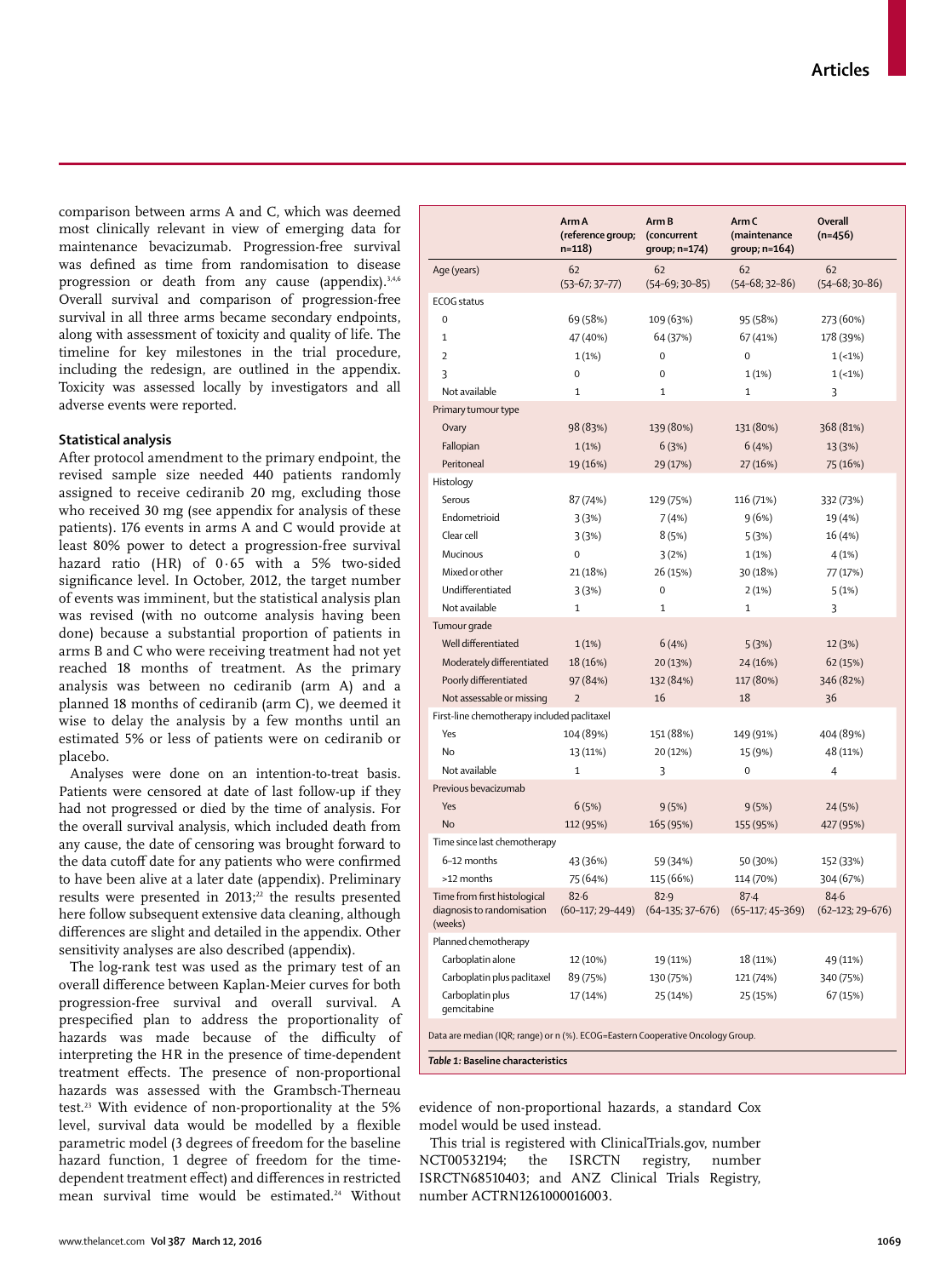

#### *Figure 2***: Kaplan-Meier plot of progression-free survival over 2 years**

Vertical reference line shows the median time to completion of the chemotherapy phase. Number at risk every 6 months shown with the number of failure events in parentheses, after the time in which the number at risk was calculated.



*Figure 3***: Kaplan-Meier plot of overall survival over 3 years**

Number at risk every 12 months shown with the number of failure events in parentheses, after the time in which the number at risk was calculated.

## **Role of the funding source**

The funders of the study had no role in the study design, data collection (except for the collection of images for masked central imaging review), data analysis, data interpretation, or writing of the report. The corresponding author had full access to all the data in the study and had final responsibility for the decision to submit for publication.

# **Results**

Recruitment of patients to ICON6 took place between Dec 10, 2007, and December, 2011, at 63 centres in the

UK, Canada, Australia, New Zealand, and Spain. 486 patients were randomly assigned; however, the results presented here are for the 456 patients randomly assigned after the cediranib dose was reduced to 20 mg per day in November, 2008 (30 patients were randomly assigned to receive 30 mg cediranib, but then the trial was restarted at 20 mg because of toxicity and to bring it inline with other cediranib trials; figure 1). Baseline characteristics were well balanced between groups (table 1). 22 (5%) patients had a second debulking attempt that was done before randomisation. No patients were lost to follow-up and five withdrew consent for collection of further data (one patient in arm A, one in arm B, and three in arm C).

Median follow-up was 19·5 months (IQR 14–26), during which 410 (90%) of the 456 patients had disease progression, including 113 (96%) of 118 patients in arm A, 156 (90%) of 174 patients in arm B, and 141 (86%) of 164 patients in arm C. Median progression-free survival was 11·0 months (95% CI 10·4–11·7) in arm C and 8·7 months (7·7–9·4) in arm A (HR 0·56, 0·44–0·72, p<0·0001). 156 (90%) of 174 patients in arm B had disease progression, and median progression-free survival was 9·9 months (9·4–10·5). Some evidence of non-proportional hazards was noted ( $p=0.06$ ) and the restricted mean survival time over 2 years was  $12 \cdot 5$  months  $(11 \cdot 7 - 13 \cdot 4)$  in arm C and  $9.4$  months  $(8.6-10.2)$  in arm A.

The difference between groups in progression-free survival was statistically significant when arm B, concurrent cediranib, was included in the analysis (likelihood ratio  $p_{\text{trend}} < 0.0001$ ). For this secondary analysis, the median progression-free survival was 9.9 months (9.4–10.5) and restricted mean survival time over 2 years was 11·0 months (10·4–11·5). Kaplan-Meier plots (figure 2) seem to suggest similar survival in arms B and C during the chemotherapy phase when both groups were receiving cediranib, then worsening survival in arm B after the switch to placebo.

Overall survival data are immature because only 236 (52%) of 456 of patients had died at data cutoff (figure 3). Median overall survival was  $26·3$  months (95% CI 23·8–30·0) in arm C and 21·0 months (17·7–27·6) in arm A (HR 0·77, 95% CI 0·55–1·07,  $p=0.11$ ). We noted evidence of non-proportional hazards  $(p=0.001)$ , and restricted mean survival time over 3 years was  $25.7$  months  $(24.3-27.2)$  in arm C and  $22.8$  months (20 $.7-24.8$ ) in arm A (difference 3 months, 95% CI 0 $\cdot$ 3-5 $\cdot$ 7). The difference in overall survival was non-significant (likelihood ratio trend  $p=0.3$ ) across the three randomised arms, again with evidence of non-proportional hazards  $(p=0.005)$ . An updated survival analysis with more mature data will be reported at a later stage.

About 80% of patients completed six cycles of chemotherapy in all arms (figure 1). Treatment was not started in 12 patients (three in arm A, three in arm B, and six in arm C) who were thus excluded from the safety analysis.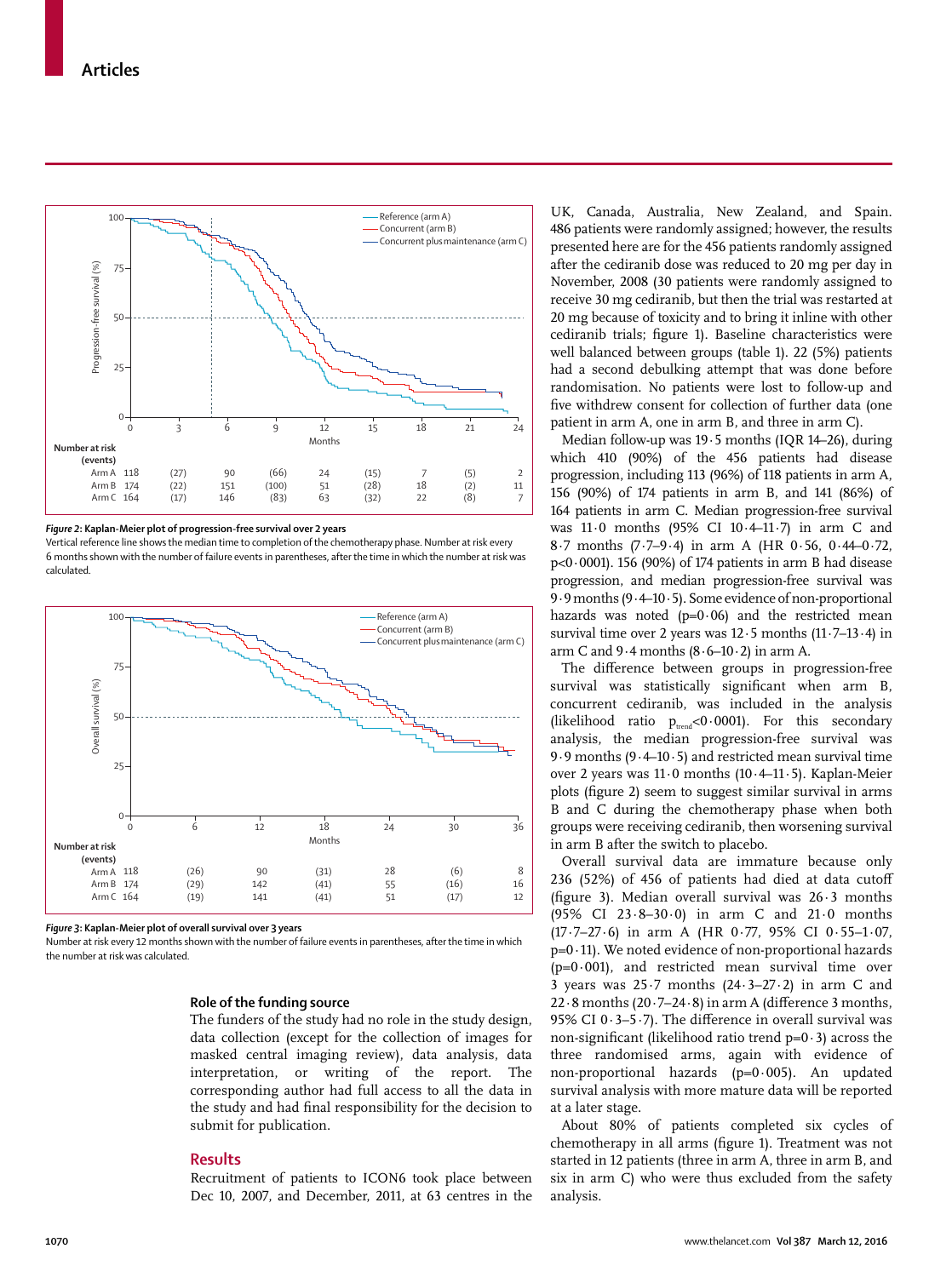|                            | Arm A<br>(reference group) | Arm B<br>(concurrent group) | Arm C<br>(maintenance group) | Overall    |
|----------------------------|----------------------------|-----------------------------|------------------------------|------------|
| Chemotherapy delivery      |                            |                             |                              |            |
| Overall                    | 118 (100%)                 | 174 (100%)                  | 164 (100%)                   | 456 (100%) |
| Six cycles completed       | 93 (79%)                   | 142 (82%)                   | 130 (79%)                    | 365 (80%)  |
| Four or five cycles        | 12 (10%)                   | 14 (8%)                     | 20 (12%)                     | 46 (10%)   |
| Fewer than four cycles     | 13 (11%)                   | 18 (10%)                    | 14 (9%)                      | 45 (10%)   |
| Trial drug discontinuation |                            |                             |                              |            |
| Overall                    |                            |                             |                              |            |
| n                          | 115 (100%)                 | 171 (100%)                  | 158 (100%)                   | 444 (100%) |
| Toxic effects              | 14 (12%)                   | 47 (27%)                    | 62 (39%)                     | 123 (28%)  |
| Progression or death       | 90 (78%)                   | 93 (54%)                    | 70 (44%)                     | 254 (57%)  |
| Other reasons              | 5(4%)                      | 17 (10%)                    | 14 (9%)                      | 36 (8%)    |
| Chemotherapy phase         |                            |                             |                              |            |
| n                          | 115 (100%)                 | 171 (100%)                  | 158 (100%)                   | 444 (100%) |
| Toxic effects              | 10(7%)                     | 39 (23%)                    | 43 (27%)                     | 92 (21%)   |
| Progression or death       | 16 (14%)                   | 5(3%)                       | 7(4%)                        | 28 (6%)    |
| Other reasons              | 4(3%)                      | 14 (8%)                     | 13 (8%)                      | 31 (7%)    |
| Maintenance phase          |                            |                             |                              |            |
| n                          | 85 (100%)                  | 113 (100%)                  | 95 (100%)                    | 293 (100%) |
| Toxic effects              | 4(5%)                      | 8(7%)                       | 19 (20%)                     | 31(11%)    |
| Progression or death       | 74 (87%)                   | 88 (78%)                    | 64 (67%)                     | 226 (77%)  |
| Other reasons              | 2(2%)                      | 6(5%)                       | 4(4%)                        | 12 (4%)    |
|                            |                            |                             |                              |            |

Chemotherapy delivery for all patients randomly assigned to the intention-to-treat analysis (n=456) and discontinuations of trial drug for patients included in the safety analysis (n=444). 2 patients in arm A, 7 in arm B, and 3 in arm C reported adverse events and disease progression as reasons for trial drug discontinuation, so for this table they were assigned as discontinuing because of toxic effects

*Table 2:* **Chemotherapy delivery and trial drug discontinuation**

149 (33%) of 456 patients discontinued treatment with cediranib or placebo early, before progressive disease or death occurred. Discontinuation before progression was more common with cediranib than placebo, most frequently for adverse events (table 2). Overall, drug discontinuation was high in all three arms excluding stopping due to progression or death (19 [17%] of 115 patients in arm A, 64 [37%] of 171 in arm B, and 76 [48%] of 158 in arm C). These discontinuations were disproportionately higher in the two experimental arms despite provision of clinical guidelines for the management of cediranib toxic effects. Most discontinuations also occurred while patients were still receiving chemotherapy: 14 (74%) of the 19 discontinuations in arm A, 53 (83%) of the 64 in arm B, and 56 (74%) of the 76 in arm C. Median time receiving cediranib or placebo was 8·0 months (5·1–11·0) in arm A, 7·4 months (2·6–10·8) in arm B, and  $7.5$  months  $(2.5-11.9)$  in arm C, and at time of analysis, 5% of patients continued unblinded on trial treatment. No dose reductions of cediranib or placebo occurred in arm A, but 14 (8%) of 171 patients in arm B and 21 (13%) of 158 patients in arm A and C received a reduced drug dose.

Adverse events, reported with Common Terminology Criteria for Adverse Events, are described separately for the chemotherapy phase, and for the maintenance phase when patients received cediranib or placebo without other treatment (table 3).

In line with previous early-phase studies of cediranib, 8,9,13,19 we noted an increased incidence of diarrhoea, neutropenia, hypertension, and voice changes, but not fatigue, nausea, or anorexia during chemotherapy in arms B and C compared with arm A. During cediranib maintenance treatment, an increased incidence of diarrhoea, hypothyroidism, and voice changes occurred, but not of hypertension because this seemed to be controlled after prompt management in the early chemotherapy phase. Four (3%) of 115 patients in arm A and 38 (12%) of 329 patients in arms B and C had grade 3 or higher hypertension during chemotherapy, reducing to 8 (4%) of 198 patients in arms A and B and 5 (5%) of 95 patients in arm C during maintenance (table 3). During chemotherapy, the most common adverse event was fatigue at any grade (412 [93%] of 444 patients), and diarrhoea at any grade was also common (350 [79%] of 444 patients; table 3).

Toxic effects were reduced in the maintenance phase, with fatigue, diarrhoea, and nausea occurring most commonly. We noted differences between arms A and B and arm C with diarrhoea, voice changes, and haemorrhage. Reports of toxic effects in placebo treatment (arms A and B) were not uncommon.

A full analysis of quality-of-life data will be described elsewhere. The primary outcome compared global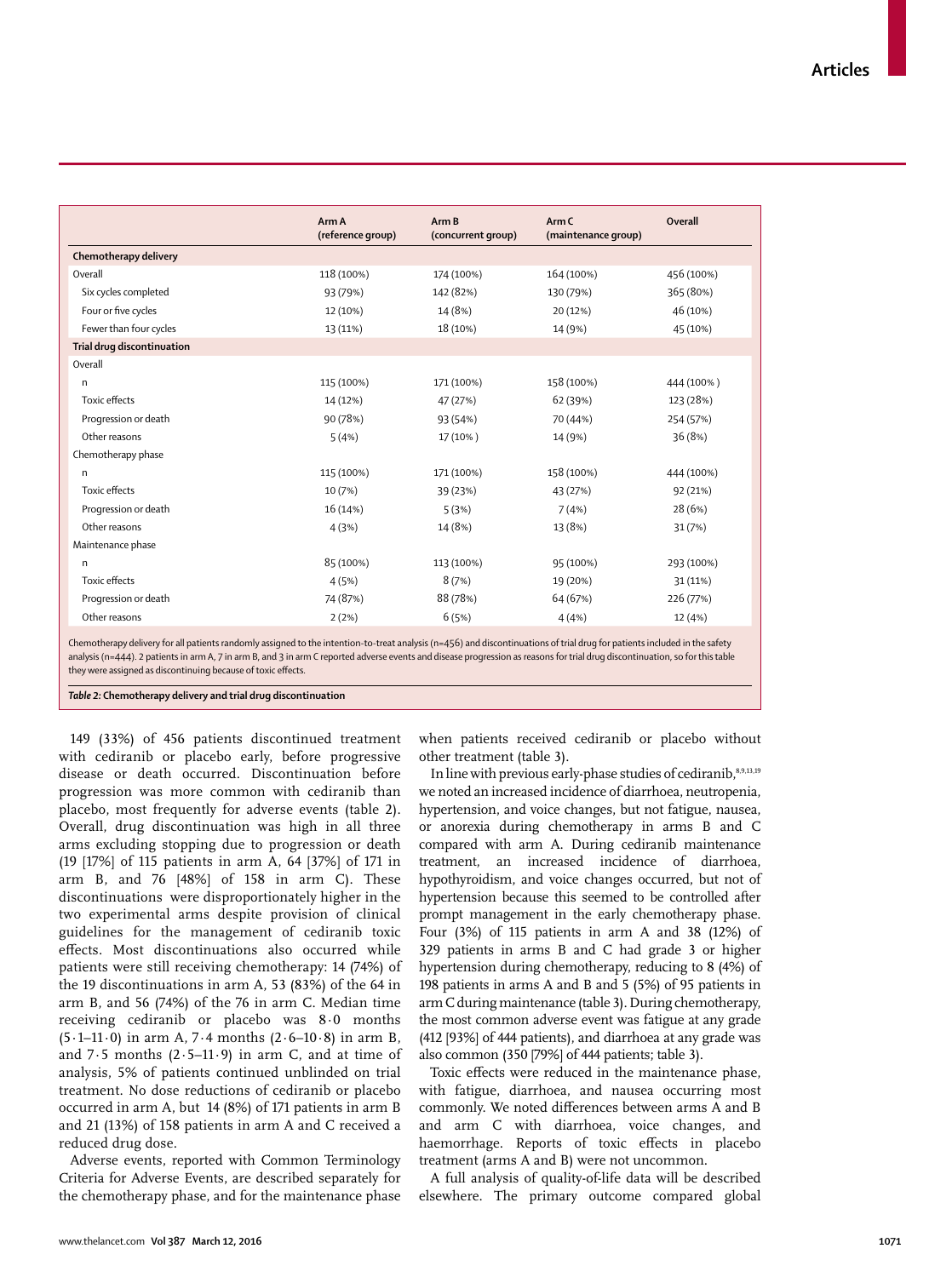|                               | Chemotherapy phase (n=444)       |                                     | Maintenance phase (n=293)              |                              |  |  |
|-------------------------------|----------------------------------|-------------------------------------|----------------------------------------|------------------------------|--|--|
|                               | Arm A: no cediranib<br>$(n=115)$ | Arms B plus C:<br>cediranib (n=329) | Arms A plus B: no<br>cediranib (n=198) | Arm C: cediranib<br>$(n=95)$ |  |  |
| <b>Fatigue</b>                |                                  |                                     |                                        |                              |  |  |
| Grade 1 or 2                  | 96 (83%)                         | 253 (77%)                           | 155 (78%)                              | 75 (79%)                     |  |  |
| Grade $\geq 3$                | 9(8%)                            | 54 (16%)                            | 2(1%)                                  | 6(6%)                        |  |  |
| Nausea or vomiting            |                                  |                                     |                                        |                              |  |  |
| Grade 1 or 2                  | 81 (70%)                         | 242 (74%)                           | 87 (44%)                               | 48 (51%)                     |  |  |
| Grade $\geq 3$                | 7(6%)                            | 23 (7%)                             | 8(4%)                                  | 3(3%)                        |  |  |
| Diarrhoea*                    |                                  |                                     |                                        |                              |  |  |
| Grade 1 or 2                  | 63 (55%)                         | 251 (76%)                           | 107 (54%)                              | 76 (80%)                     |  |  |
| Grade 3                       | 2(2%)                            | 34 (10%)                            | 2(1%)                                  | 10 (11%)                     |  |  |
| Grade 4                       | $\overline{0}$                   | $\mathbf 0$                         | $\mathbf 0$                            | 1(1%)                        |  |  |
| Hypertension <sup>+</sup>     |                                  |                                     |                                        |                              |  |  |
| Grade 1 or 2                  | 38 (33%)                         | 148 (45%)                           | 59 (30%)                               | 33 (35%)                     |  |  |
| Grade 3                       | 4(3%)                            | 38 (12%)                            | 8(4%)                                  | 5(5%)                        |  |  |
| Grade 4 or 5                  | 0                                | $\mathbf 0$                         | $\mathbf 0$                            | $\mathbf 0$                  |  |  |
| Hypothyroidism                |                                  |                                     |                                        |                              |  |  |
| Grade 1 or 2                  | 9(8%)                            | 36 (11%)                            | 18 (9%)                                | 24 (25%)                     |  |  |
| Grade $\geq$ 3                | $\mathbf 0$                      | $\mathbf 0$                         | 1(1%                                   | $\mathbf 0$                  |  |  |
| Febrile neutropenia           |                                  |                                     |                                        |                              |  |  |
| Grade 1 or 2                  | 1(1%)                            | 3(1%)                               | 1(1%)                                  | 1(1%)                        |  |  |
| Grade $\geq$ 3                | 4(3%)                            | 22 (7%)                             | $\mathbf 0$                            | 1(1%)                        |  |  |
| Neutropenia                   |                                  |                                     |                                        |                              |  |  |
| Grade 1 or 2                  | 28 (24%)                         | 141 (43%)                           | 52 (26%)                               | 22 (23%)                     |  |  |
| Grade $\geq$ 3                | 27 (23%)                         | 85 (26%)                            | 13 (7%)                                | 6(6%)                        |  |  |
| Thrombocytopenia              |                                  |                                     |                                        |                              |  |  |
| Grade 1 or 2                  | 36 (31%)                         | 129 (39%)                           | 35 (18%)                               | 18 (19%)                     |  |  |
| Grade $\geq$ 3                | 3(3%)                            | 25 (8%)                             | 4(2%)                                  | 2(2%)                        |  |  |
| Proteinuria                   |                                  |                                     |                                        |                              |  |  |
| Grade 1 or 2                  | 11 (10%)                         | 55 (17%)                            | 21 (11%)                               | 16 (17%)                     |  |  |
| Grade $\geq$ 3                | $\pmb{0}$                        | 2(1%)                               | $\mathbf 0$                            | $\mathbf 0$                  |  |  |
| Voice changes                 |                                  |                                     |                                        |                              |  |  |
| Grade 1 or 2                  | 7(6%)                            | 77 (23%)                            | 14 (7%)                                | 24 (25%)                     |  |  |
| Grade $\geq$ 3                | $\Omega$                         | $1(-1%)$                            | $\mathsf 0$                            | $\pmb{0}$                    |  |  |
| Thrombosis or embolism        |                                  |                                     |                                        |                              |  |  |
| Grade 1 or 2                  | 0                                | 6(2%)                               | $1(-1%)$                               | 2(2%)                        |  |  |
| Grade $\geq$ 3                | 1(1%)                            | 10 (3%)                             | $1(-1%)$                               | 3(3%)                        |  |  |
| Haemorrhage or bleeding       |                                  |                                     |                                        |                              |  |  |
| Grade 1 or 2                  | 15 (13%)                         | 79 (24%)                            | 14 (7%)                                | 15 (16%)                     |  |  |
| Grade $\geq$ 3                | $\Omega$                         | $\mathbf 0$                         | 0                                      | $\pmb{0}$                    |  |  |
| CNS cerebrovascular ischaemia |                                  |                                     |                                        |                              |  |  |
| Grade 1 or 2                  | $\Omega$                         | $1(-1%)$                            | $\mathbf 0$                            | 0                            |  |  |
| Grade $\geq$ 3                | 0                                | 5(2%)                               | $\mathbf 0$                            | 1(1%)                        |  |  |

Summary of adverse events as maximum grade reported by phase of trial in safety analysis patients (n=444). Groups are split into cediranib-containing and non-cediranib-containing arms according to the phase of the trial. Seven grade 5 serious adverse events occurred: pneumonia and somnolence in arm A; pneumonia, gastrointestinal perforation, and cardiac ischaemia in arm B; and pancreatitis and hypoxia in arm C. \*Diarrhoea seems to be the only toxic effect that could have a carryover effect into the maintenance phase, with arm B having greater grade 1 and 2 levels than arm A. †No grade 4 or 5 hypertension (hypertensive crisis or death).

*Table 3:* **Adverse events**

quality of life at 12 months between arms A and C, measured by the Quality of Life Questionnaire-C30 and adjusted for baseline value. 235 patients were in follow-up at 12 months and had quality-of-life data at baseline and 12 months. Mean global quality of life was 4·5 points higher in arm C than in arm A, which is not a clinically or statistically significant difference ( $p=0.2$ , although the 95% CI of  $-2.0$  to 11 $\cdot$ 0 includes a moderate difference of 10 points). We recorded no significant difference between groups in each of three secondary hypotheses (appendix). There was also no significant difference between groups in each of three secondary hypotheses.

# **Discussion**

This phase 3 trial showed that the addition of cediranib to platinum-based chemotherapy followed by maintenance cediranib in patients with recurrent platinum-sensitive ovarian cancer was associated with prolonged progression-free survival compared with chemotherapy alone. Bevacizumab studies also suggest that the greatest benefit of an antiangiogenic drug is achieved by adding it to chemotherapy and continuing the drug as a maintenance treatment.<sup>3,4,6</sup> We were able to distinguish these two components in ICON6 to show that the greatest benefit was from concurrent plus maintenance treatment, whereas in the concurrent-only group, the early benefit of addition of cediranib to chemotherapy seemed to dissipate as patients switched to placebo maintenance.

The 8·7 month median progression-free survival in the reference group of ICON6 is consistent with other trials4,17,25 and the improvement in progression-free survival to a median of 11·0 months with maintenance cediranib is similar to that reported with bevacizumab maintenance after chemotherapy in a similar population.<sup>4,26</sup>

By comparison with intravenous bevacizumab, oral antiangiogenic drugs are easier to give, but have a different toxic profile of hypertension, fatigue, diarrhoea, and nausea.<sup>27</sup> Prompt management of toxic effects to restrict the number of patients needing a dose reduction or discontinuing cediranib is important and was helped by the inclusion of clinical management guidelines in ICON6. Planned chemotherapy cycles were not compromised by cediranib (80% of patients completing six cycles, consistent across groups); however, during the chemotherapy phase, 32% of patients in the two cediranib arms discontinued cediranib because of toxic effects compared with 10% of those receiving placebo. In the maintenance phase, 10% of patients discontinued cediranib because of toxic effects compared with 2% of those on placebo. Whether planned brief dose interruptions were sufficiently used is hard to tell and should be investigated in further studies as a strategy for managing discontinuations. From experience, treatment interruptions and prompt dose reductions have proved to be successful in other widely used tyrosine kinase inhibitors.<sup>28</sup>

The revised sample size, due to the shortage of cediranib supply, reduced the power to show a significant difference in overall survival. A significant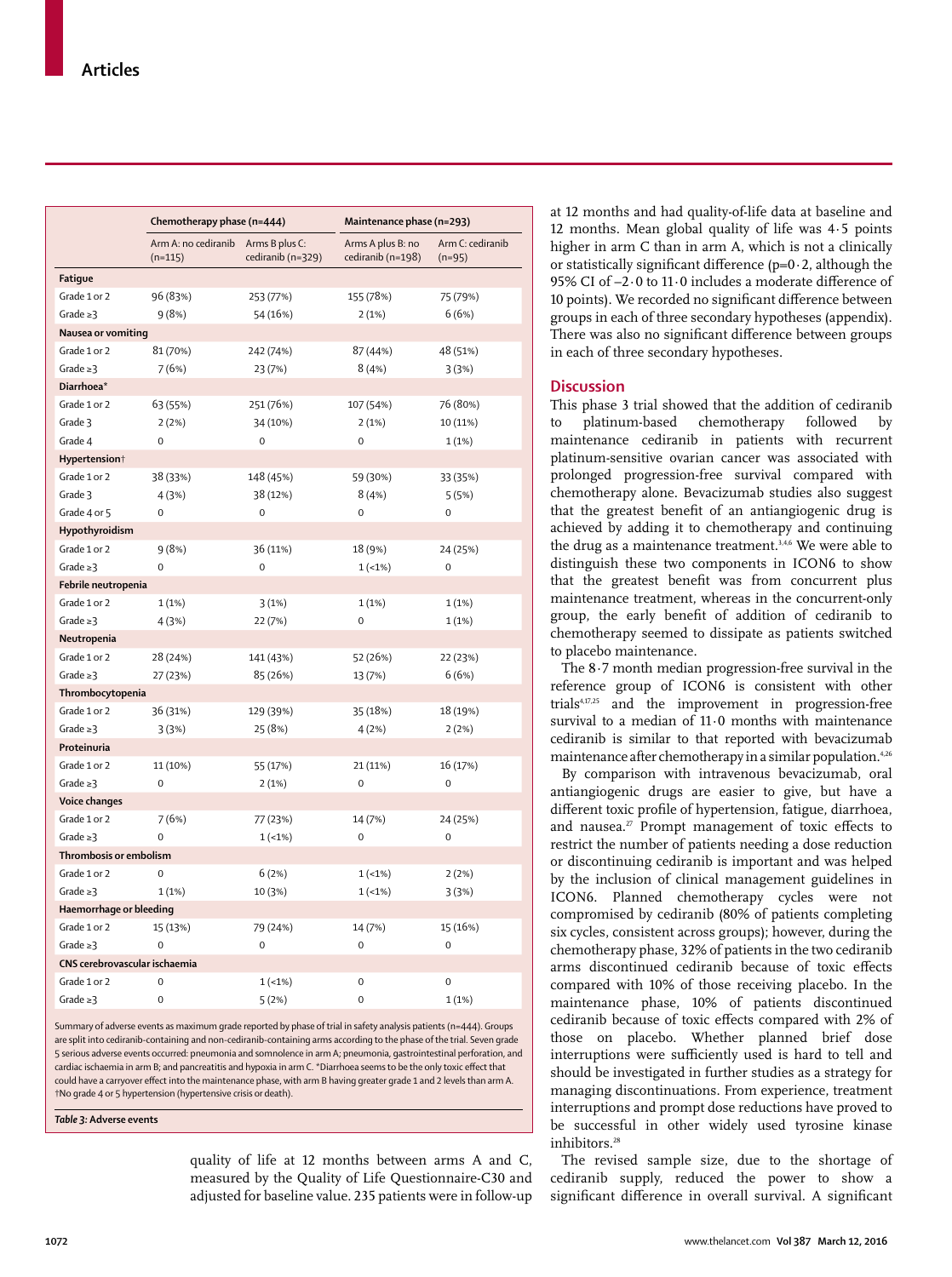survival difference has not been noted with any antiangiogenic drug trials in recurrent ovarian cancer. In ICON6, a  $5·3$  month difference in median overall survival was reported between reference and maintenance cediranib arms. With a 3-year restricted mean survival time analysis, the overall survival difference was 3 months. However, the ICON6 overall survival analysis was done when only 52% of expected deaths had occurred and it will be assessed again when more than 80% of deaths have occurred, although because of the small sample size, the power to detect a realistic difference will be restricted.

In absolute terms, survival in all groups was somewhat shorter than reported in other trials of combination therapy in recurrent ovarian cancer, with or without maintenance treatment.<sup>4,25</sup> This probably reflects differences between trial cohorts in timing of initiation of second-line treatment, because the median duration of survival as measured from the time of original diagnosis, 46 months with cediranib, compares favourably with other trials.

The improvement in time to progression seen with the combination of cediranib and chemotherapy, followed by maintenance cediranib, represents a clinically relevant prolongation in progression-free survival for patients with recurrent ovarian cancer and is in line with other VEGF maintenance trials.4 Two other oral VEGFR inhibitors, pazopanib and nintedanib,<sup>29,30</sup> have shown slight improvements in progression-free survival in firstline treatment of ovarian cancer. However, toxic effects of cediranib and other VEFR inhibitors can be problematic<sup>29</sup> and need careful management. The three-arm ICON6 trial has shown that the benefit in progression-free survival with cediranib is derived from continuing cediranib as a maintenance treatment after chemotherapy. Cediranib is a new treatment option that should be considered for the treatment of patients with platinum-sensitive recurrent ovarian cancer.

#### **Contributors**

JAL, ACE, FR, AMS, RSK, and MKBP contributed to the study design. JAL, ACE, FR, TJP, GCJ, GJSR, SBK, HH, EE, MV, MF, AG-M, DS, EC, LF, AMS, AC, RSK, and MKBP collected and interpreted the data. ACE and AC compiled the data and did the statistical analysis. JAL, ACE, and FR prepared the manuscript with input from all authors. JAL, ACE, FR, TJP, GCJ, GJSR, SBK, HH, EE, MV, MF, AG-M, DS, EC, LF, AMS, AC, RSK, and MKBP were members of the Trial Management Group.

#### **Declaration of interests**

JAL has attended AstraZeneca,Merck, and Clovis Advisory Boards and spoken at symposia with remuneration by AstraZeneca to University College London. TJP reports grants, personal fees, and non-financial support from Roche; personal fees from Novartis; personal fees from AstraZeneca; and other fees paid to the Leeds Institute of Cancer Medicine and Pathology from several other pharmaceutical companies and research organisations in connection with the costs of running a broad research portfolio, outside the submitted work. GCJ attended Advisory Board meetings for AstraZeneca and has received research funding for investigator-led trials from AstraZeneca and Roche and a research grant from Roche. GJSR has attended Advisory Board meetings for AstraZeneca, Amgen, and Oxigene. SBK has attended Advisory Board meetings for AstraZeneca, Roche, and Merck. MF has attended Advisory Board meetings for AstraZeneca, Roche, and Clovis. RSK reports grants

from Cancer Research UK and AstraZeneca, and drug supply from AstraZeneca. MKBP reports an educational grant from AstraZeneca. ACE, FR, HH, EE, MV, MF, AG-M, DS, EC, LF, AMS, and AC declare no competing interests.

## **Acknowledgments**

The trial was funded by the Medical Research Council, Cancer Research UK (CRUK/07/025), Canadian Cancer Society Research Institute (015469 and 021039), Cancer Australia (APP1006602) and National Gynecological Cancer Centre, and AstraZeneca. The trial is registered with the ISRCTN registry, number ISRCTN68510403; ClinicalTrials.gov, number NCT00532194; and ANZ Clinical Trials Registry, number ACTRN1261000016003. ICON6 was managed by the Medical Research Council Clinical Trials Unit at University College London and employees were central to the completion of the trial and the development of this manuscript. I Tannock (Princess Margaret Cancer Centre, Toronto, ON, Canada) provided a critical review of the manuscript. See appendix for a full list of collaborators.

#### **References**

- Jayson GC, Kohn EC, Kitchener HC, Ledermann JA. Ovarian cancer. *Lancet* 2014; **384:** 1376–88.
- 2 Hicklin DJ, Ellis LM, Role of the vascular endothelial growth factor pathway in tumor growth and angiogenesis. *J Clin Oncol* 2005; **23:** 1011–27.
- Perren TJ, Swart AM, Pfisterer J, et al. A phase 3 trial of bevacizumab in ovarian cancer. *N Engl J Med* 2011; **365**: 2484–96.
- 4 Aghajanian C, Blank SV, Goff BA, et al. OCEANS: A randomized, double-blind, placebo-controlled phase III trial of chemotherapy with or without bevacizumab in patients with platinum-sensitive recurrent epithelial ovarian, primary peritoneal, or fallopian tube cancer. *J Clin Oncol* 2012; **30:** 2039–45.
- 5 Pujade-Lauraine E, Hilpert F, Weber B, et al. Bevacizumab combined with chemotherapy for platinum-resistant recurrent ovarian cancer: The AURELIA open-label randomized phase III trial. *J Clin Oncol* 2014; **32:** 1302–08.
- 6 Burger RA, Brady MF, Bookman MA, et al. Incorporation of bevacizumab in the primary treatment of ovarian cancer. *N Engl J Med* 2011; **365:** 2473–83.
- Wedge SR, Kendrew J, Hennequin L, Valentine P. AZD2171: a highly potent, orally bioavailable, vascular endothelial growth factor receptor-2 tyrosine kinase inhibitor for the treatment of cancer. *Cancer Res* 2005; **65:** 4389–400.
- 8 Matulonis UA, Berlin S, Ivy P, et al. Cediranib, an oral inhibitor of vascular endothelial growth factor receptor kinases, is an active drug in recurrent epithelial ovarian, fallopian tube, and peritoneal cancer. *J Clin Oncol* 2009; **27:** 5601–06.
- 9 Hoff PM, Hochhaus A, Pestalozzi BC, et al. Cediranib plus FOLFOX/CAPOX versus placebo plus FOLFOX/CAPOX in Patients with previously untreated metastatic colorectal cancer: a randomized, double-blind, phase III study (HORIZON II). *J Clin Oncol* 2012; **30:** 3596–603.
- 10 Valle JW, Wasan H, Lopes A, et al. Cediranib or placebo in combination with cisplatin and gemcitabine chemotherapy for patients with advanced biliary tract cancer (ABC-03): a randomised phase 2 trial. *Lancet Oncol* 2015; **16:** 967–78.
- Mulders P, Hawkins R, Nathan P, et al. Cediranib monotherapy in patients with advanced renal cell carcinoma: results of a randomised phase II study. *Eur J Cancer Oxf Engl 1990* 2012; **48:** 527–37.
- 12 Goss GD, Arnold A, Shepherd FA, et al. Randomized, double-blind trial of carboplatin and paclitaxel with either daily oral cediranib or placebo in advanced non-small-cell lung cancer: NCIC Clinical Trials Group BR24 Study. *J Clin Oncol* 2010; **28:** 49–55.
- 13 Batchelor TT, Duda DG, di Tomaso E, et al*.* Phase II study of Cediranib, an oral pan-vascular endothelial growth factor receptor tyrosine kinase inhibitor, in patients with recurrent glioblastoma. *J Clin Oncol* 2010; **28:** 2817–23.
- Kummar S, Allen D, Monks A, et al. Cediranib for metastatic alveolar soft part sarcoma. *J Clin Oncol* 2013; **31:** 2296–302.
- 15 Cannistra SA. Cancer of the Ovary. *N Engl J Med* 2004; **351:** 2519–29.
- 16 Pfisterer J, Plante M, Vergote I, et al. Gemcitabine plus carboplatin compared with carboplatin in patients with platinum-sensitive recurrent ovarian cancer: an intergroup trial of the AGO-OVAR, the NCIC CTG, and the EORTC GCG. *J Clin Oncol* 2006; **24:** 4699–707.